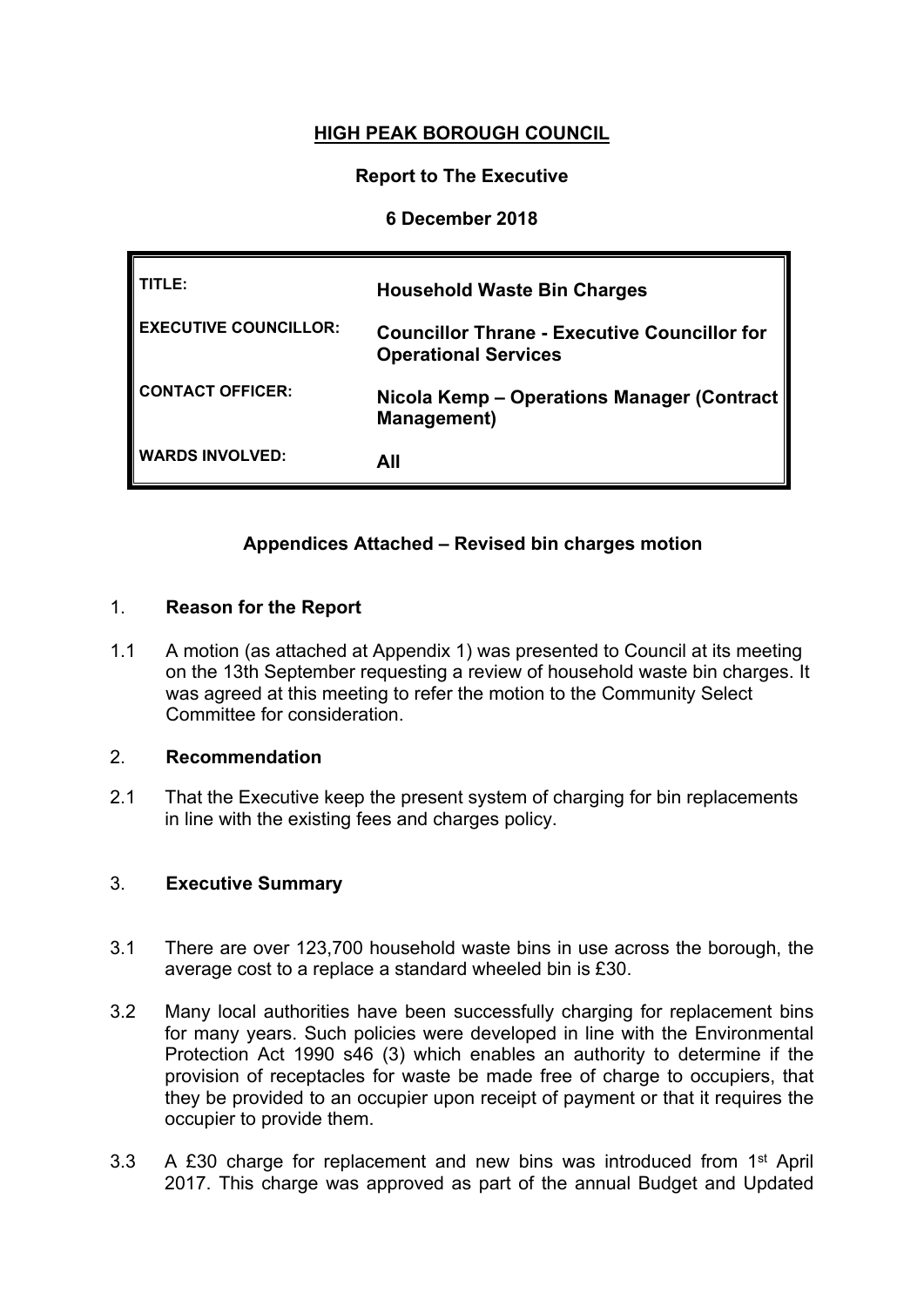Medium Term Financial Plan report (Appendix D fees and charges) which was presented to Council on 16th February 2017 taking effect from April 2017.

- 3.4 The impact of introducing bin charges in 2017-18 was a 63% fall in the total number of new and replacement bins requested and a 75.5% drop in requests to replace a bin that had gone missing or been stolen. Fees for 2018-19 were reviewed, as a result we reduced the charge for a small black refuse bin (140 litres) (£25) and increased the charge for a larger refuse bin (360 litres) (£35). The aim was to encourage waste minimisation aiming to increase the Council's recycling performance.
- 3.5 The financial impact of charging for all bins, except those damaged or lost during collection, means that all costs of wheeled bin provision are covered via our fees and charges structure.

## 4. **How this report links to Corporate Priorities**

4.1 By levying charges for new or replacement bins to households, the Council will be able to meet financial challenges and provide value for money.

#### 5. **Alternative Options**

5.1 There are two options available in regards to the proposed motion:

1. Retain the current charging policy, and levy charges for the replacement of all bins that are damaged or go missing with the exception of those reported by collection staff. (**Recommended**)

2. Amend the charging policy as per the motion, thus providing residents with a free of charge replacement bin when theirs becomes damaged or goes missing. The initial impact of such a decision could be in excess of £11,640 per annum based on 2017-18 data but would be expected to rise considerably in future years. (Not recommended).

#### Keith Parker **Head of Operational Services**

| <b>Web Links and</b>                                                                                                                                  | Location | <b>Contact details</b>                                                                               |
|-------------------------------------------------------------------------------------------------------------------------------------------------------|----------|------------------------------------------------------------------------------------------------------|
| <b>Background Papers</b>                                                                                                                              |          |                                                                                                      |
| 2017-18 Budget & Updated<br>Medium Term Financial<br>Plan report 16.2.17 2018-<br>19 Budget & Updated<br>medium Term Financial<br>Plan report 20.2.18 | Website  | Nicola Kemp<br><b>Operations Manager</b><br>(Contract Management)<br>nicola.kemp@highpeak.go<br>v.uk |

6. **Detail**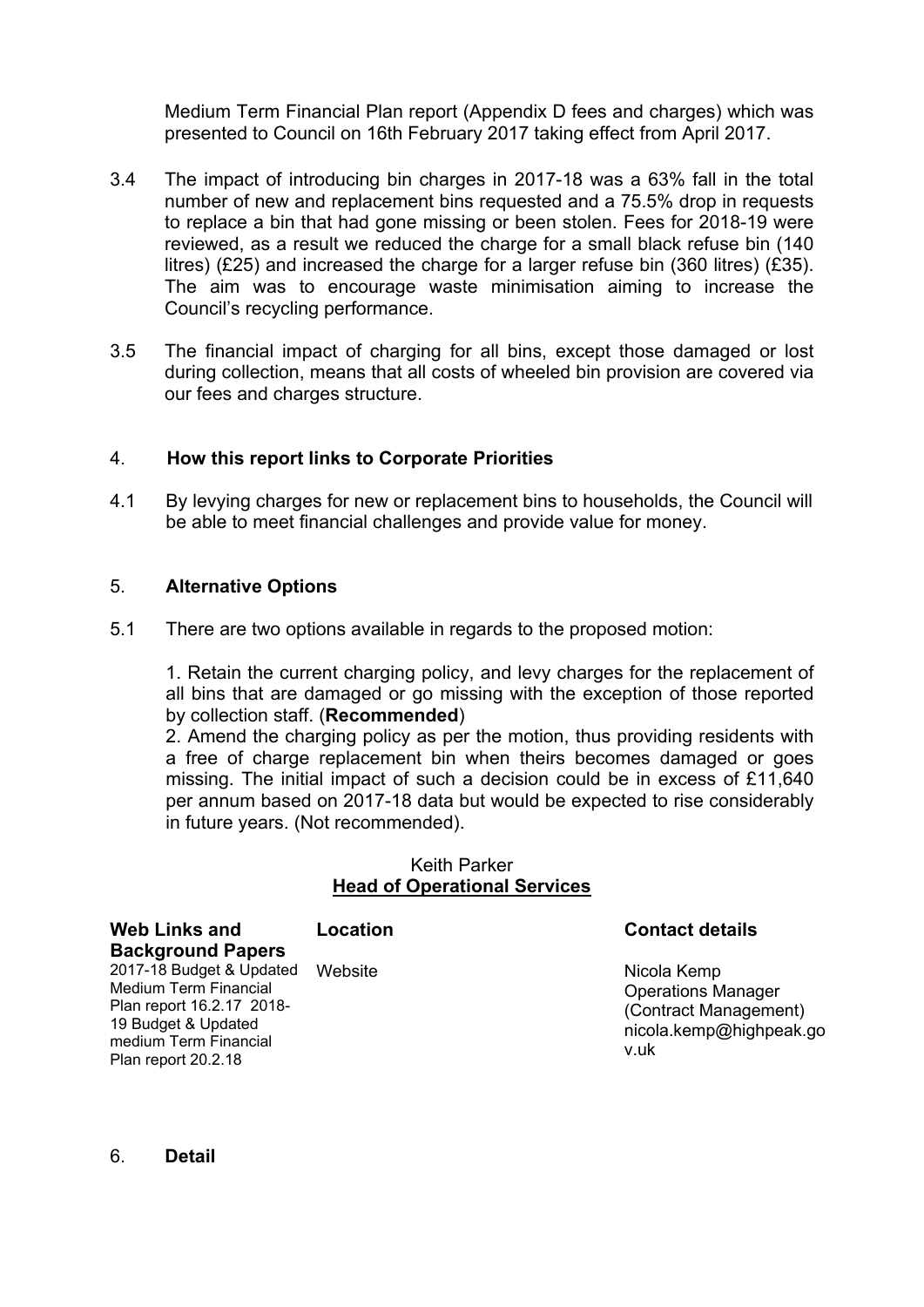- 6.1 With in excess of 41,740 properties in the High Peak and 98.8% of properties using wheeled bins, there are over 123,700 bins in use across the borough. The majority of dwellings are supplied with a 240l black, brown and green lidded bin as standard with larger bins available for families of five or more or where a medical condition generates additional waste. In flats and apartments, dwellings share larger, industrial sized bins.
- 6.2 Wheeled bins have been used in the High Peak for around twenty years when black bins for general waste were introduced. Green lidded bins were rolled out across the borough from 2006 onwards and brown bins for recycling in June/July 2012.
- 6.3 Requests for replacement bins from residents have been increasing year on year. Bins were always supplied to a property free of charge, upon request on the assumption that the property genuinely needed a new bin. In 2015-16 the Council received 4,529 waste container requests equating to 3,566 wheeled bins of varying sizes and colours. The remaining 963 requests related to kerbside boxes (used to collect glass) or bags. The most common reason for a new bin request was as a result of the bin being damaged due to wear and tear (23.3%) or as the bin had gone missing or been stolen (21.12%). The remaining requests were for bins needed at new properties, by new occupiers or as a result of residents wishing to obtain an additional, larger or smaller bin.
- 6.5 In 2016-17 requests received for wheeled bins increased to 3,826, 23.3% were as a result of the bin being damaged, a further 18.69% was a result of bins going missing or being stolen. The cost to the Council of supplying bins across the borough was approximately £100,000 per annum. As our bins continue to age, the total future replacement costs to the Council would be in the region of £3.6 million.
- 6.6 Attempts have been made to try and tackle the increasing numbers of bins reported as missing or stolen. Up until around five years ago HPBC required residents to report missing bins to the Police in order to obtain a crime or lost property reference number, the aim being to discourage false reports. However, around 2011/12 Derbyshire Police wrote to HPBC asking that this procedure ceased with immediate effect as it placed unnecessary pressure on their resources.
- 6.7 Evidence shows that nearly a quarter of all requests received by the Council are as a result of the wheeled bin being damaged. It is actually very difficult for the collection staff to physically cause damage to a bin during collection, the primary reason for this volume of replacements will therefore be as a result of the bins age. Most common damage to bins occurs at the point of moving parts i.e. hinges or wheels, it would be expected therefore that as the majority of bins were issued to properties between twelve and twenty years ago that failure rates will continue to increase over time.

# **7. Introduction of charges for bins**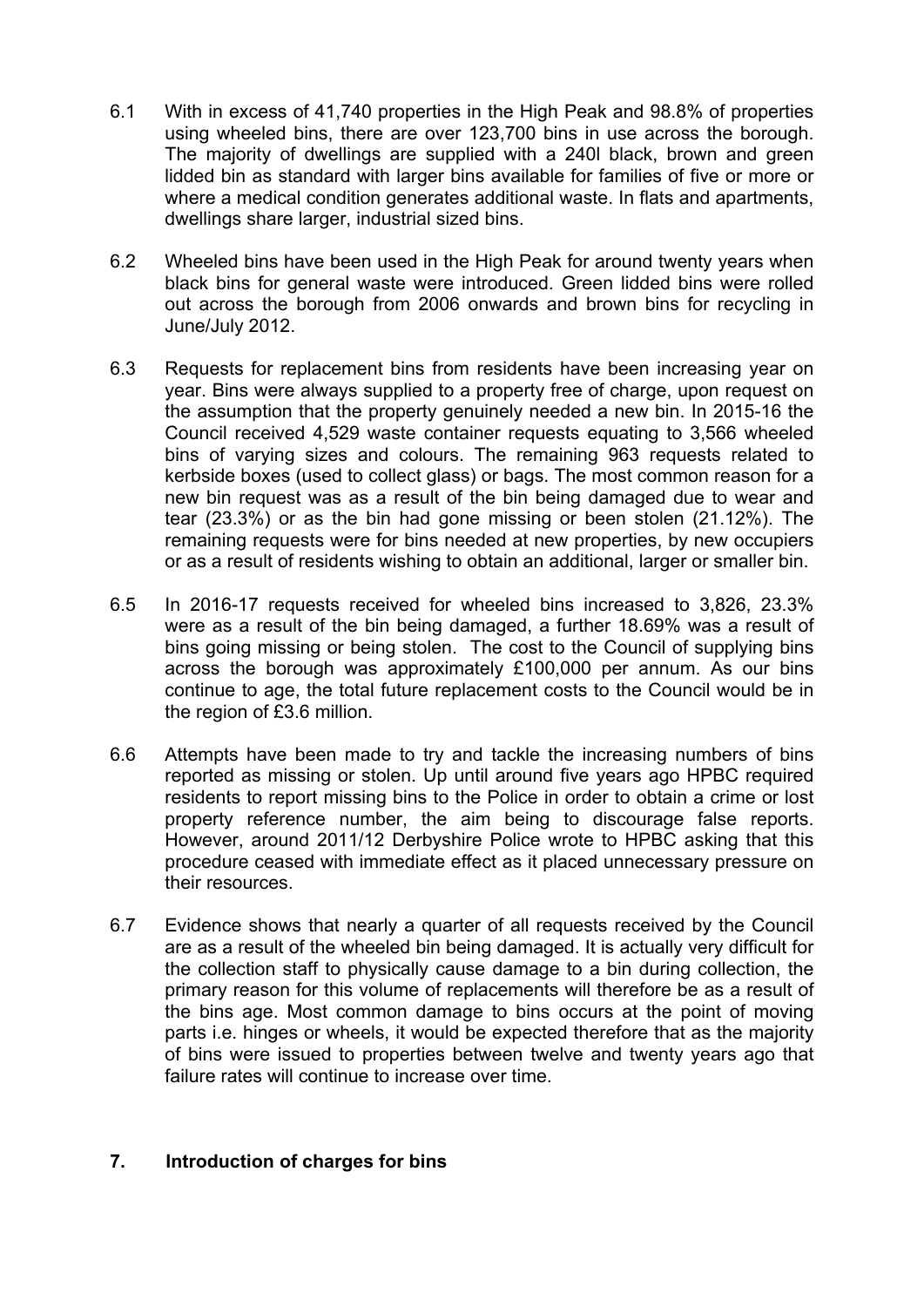- 7.1 Due to the increasing costs being incurred by this Council in regards to replacing wheeled bins, consideration was given as to how these increasing costs could be mitigated. Research identified many other local authorities including neighbouring Stockport Metropolitan Borough Council, have been successfully charging for replacement bins for many years. Derbyshire Dales District Council and Staffordshire Moorlands District Council introduced charges for bins from April 2017.
- 7.2 Such policies have been developed in line with the Environmental Protection Act 1990 s46 (3) which enables an authority to determine if the provision of receptacles for waste be made free of charge to occupiers, that they be provided to an occupier upon receipt of payment or that it requires the occupier to provide them.
- 7.3 Charges for all replacement or new wheeled bins were introduced effective of April 2017. All fees and charges levied by HPBC are subject to approval as part of the annual Budget and Updated Medium Term Financial Plan report presented to Council. The charge for wheeled bins featured in Appendix D Proposed fees and charges as was presented to Council on 16<sup>th</sup> February 2017 to take effect in April 2017.
- 7.4 The £30 charge levied from 1<sup>st</sup> April 2017 covered all small, standard or large sized domestic bins. This charge reflected the actual costs to HPBC of providing this service.
- 7.5 Exclusions for bin charges do apply, this includes instances where:
	- a bin is damaged during collection or it fell into the back of the collection vehicle - if such occurs the crew should record this and leave a card for the householder advising what has happened and confirming that a new bin will be delivered within 10 working days.
	- a brown bin is split a defect has been identified in our supplied brown bins, whilst the manufacturer disputes this, we have experienced many bins suffering splits down the body of the bin. We have replaced all such bins free of charge. To date the manufacturer has provided over 1,000 replacements bins to HPBC free of charge.
- 7.6 In line with the exclusions detailed above, the Council replaced 272 bins in 2017-18 and 215 bins in 2018-19 to date of varying colours.
- 7.7 Following the first year of charges being levied, the fees for 2018-19 were reviewed. As a result we reduced the charge for a small black refuse bin (140 litres) to £25 and an increased the charge for a larger refuse bin (360 litres) to £35. We hoped this would support our policies of waste minimisation and would support the Council's desire to increase the boroughs recycling performance. The standard charge for all other domestic sized bins remained at £30.
- 7.8 From April 2017 up to the end of October 2018 the Council received 33 comments relating to our bin charging policy. The majority of these were logged as the resident was unhappy to pay for a new bin as they believed the damage was caused during collection and therefore they were not at fault.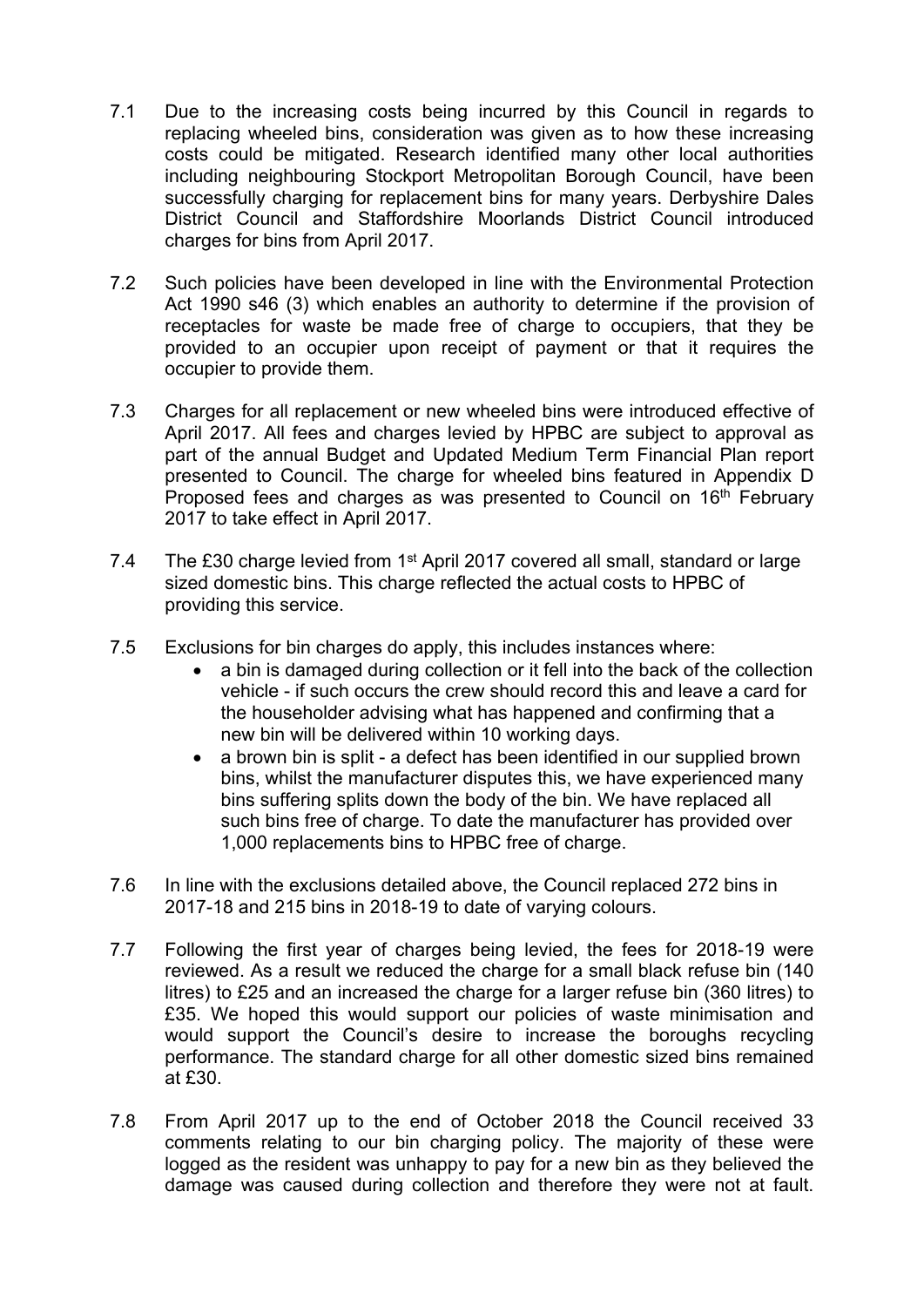Please note that a complaint against a policy decision, is initially logged as a comment.

- 7.9 Where the cause of damage is disputed or not clear AES, have when possible offered a preloved (second hand) bin as a replacement free of charge. Unfortunately as the majority of bins they collect in are damaged, such an offer is difficult to make in all instances due to limited stock availability.
- 7.10 HPBC supported by Alliance Environmental Services Ltd (AES) is currently in the process of procuring a fleet of refuse collection vehicles which will be used to deliver frontline waste and recycling services across the borough. These vehicles are being procured with 360 degree CCTV cameras which will not only provide benefits to the collection crews in regards to health & safety but will provide evidence to AES in regards to whether a bin was lost or damaged during collection. These vehicles are anticipated to be in received and in use by summer 2019.

## **8. The impact of introducing charges for bins**

8.1 The table below details the numbers of bins requested in recent years and the two most common reasons; bins going missing or being stolen or due to damage. Please note this table excludes those bins the council has replaced free of charge.

|            | Total no. of<br>container<br>requests | No. of bins<br>requested -<br>missing/stolen | No of bins<br>requested<br>- damaged<br>due to wear<br>and tear |
|------------|---------------------------------------|----------------------------------------------|-----------------------------------------------------------------|
| $1.4.18 -$ |                                       |                                              | 288                                                             |
| 30.10.18   | 1542                                  | 98                                           |                                                                 |
| 2017-18    | 1428                                  | 175                                          | 213                                                             |
| 2016-17    | 3826                                  | 715                                          | 892                                                             |

- 8.2 It is clear from the information above, that the introduction of charges has had a significant impact on the total number of bins requested since 2017-18. This suggests that prior to charges being introduced, some residents were choosing to have a new bin rather than actually needing one.
- 8.3 Overall requests received in 2017-18 were down by 63% on the previous year. In addition the numbers requested as a result of the bin being missing/stolen were down by 75.5% suggesting that residents are taking more responsibility for their bins.
- 8.4 A new property or new occupier is now the commonest reasons for requesting a new bin from the Council (43% in 2017-18, 44.6% in 2018-19 to date). It is difficult to ascertain why the remaining fall in bin requests has occurred, other than assuming the charge is putting residents off changing their bins and waiting until it is absolutely necessary for an exchange to occur.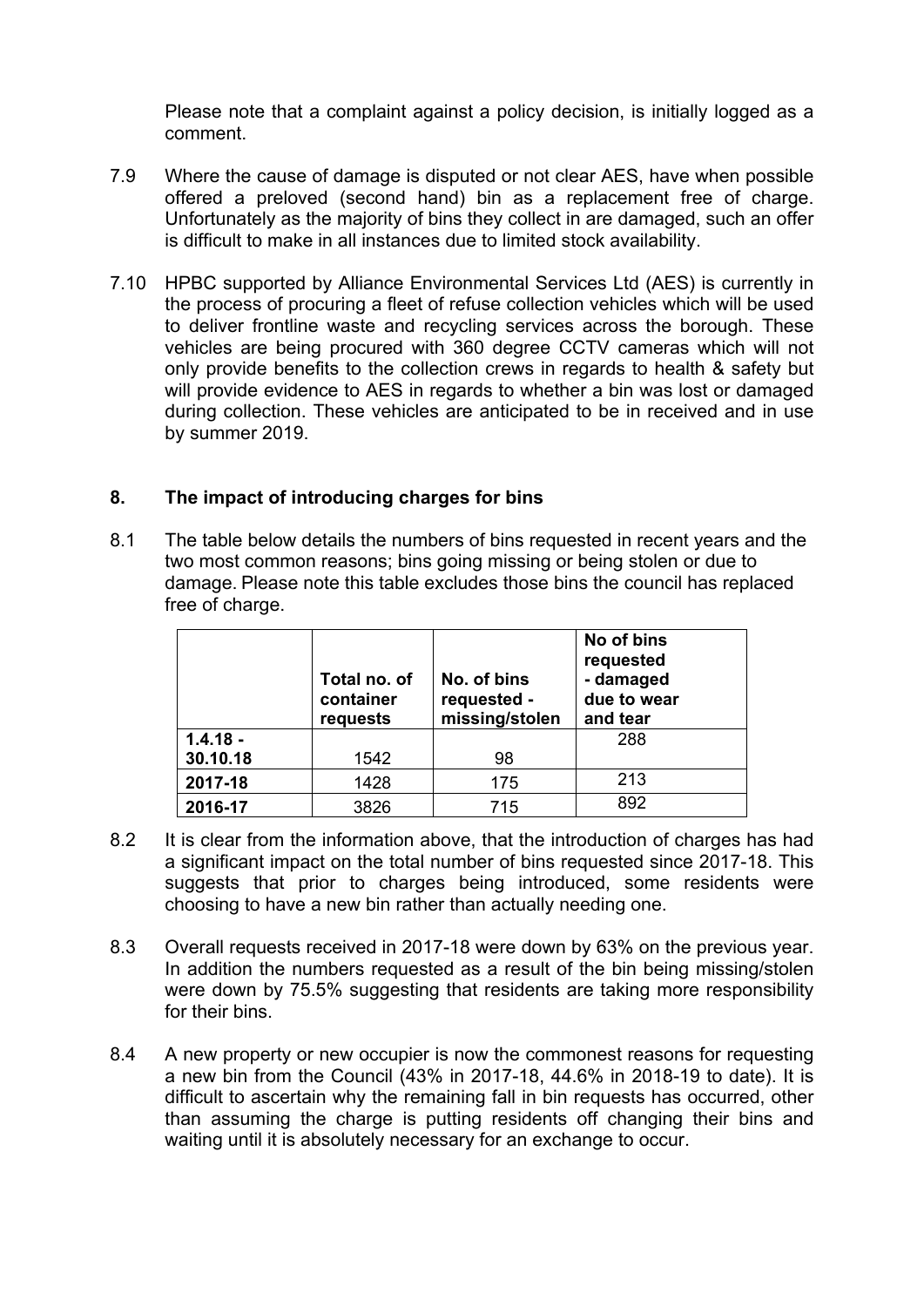- 8.4 The Council only became aware of splits appearing in the brown bins in early 2017, and as a result replaced 145 bins free of charge in this year, this increased in 2017-18 to 326. It should be noted that the numbers of brown bins replaced due to splitting has been excluded from the figures detailed in the table at 8.1 from 2017-18 onwards, such instances would previously have been recorded as damaged due to wear and tear.
- 8.3 As a result of residents being charged for new or replacement bins, the charging policy generated £37,351 in 2017-18 and in 2018-19 to date £34,299. This income fully covers the bin replacement costs the Council would otherwise have incurred.
- 8.4 If the Council's charging policy changes to provide all residents a free of charge bin if theirs is damaged, goes missing or is stolen through no fault of their own, the financial impact to the Council would be in the region of £11,640 per annum based on volumes in 2017-18.
- 8.5 The figures provided at 8.1 highlights that the number bins required to replace a damaged bin in 2018-19 is increasing and is currently higher than requests in 2017-18. The cost of replacing these bins and those stolen or missing to date in 2018-19 would already be £11,580.
- 8.6 Providing all damaged or missing/stolen bins free of charge could be open to abuse by residents, this could revert the impact charging has had on the volumes of bin requests returning numbers to those previously seen in 2016- 17.
- 8.7 In addition as we know our bins are aging and therefore more likely to become damaged as time passes, the financial impact of such a change in policy as proposed by the motion, would further increase the financial burden to the Council year on year at a time when pressure on resources continues to be challenging.